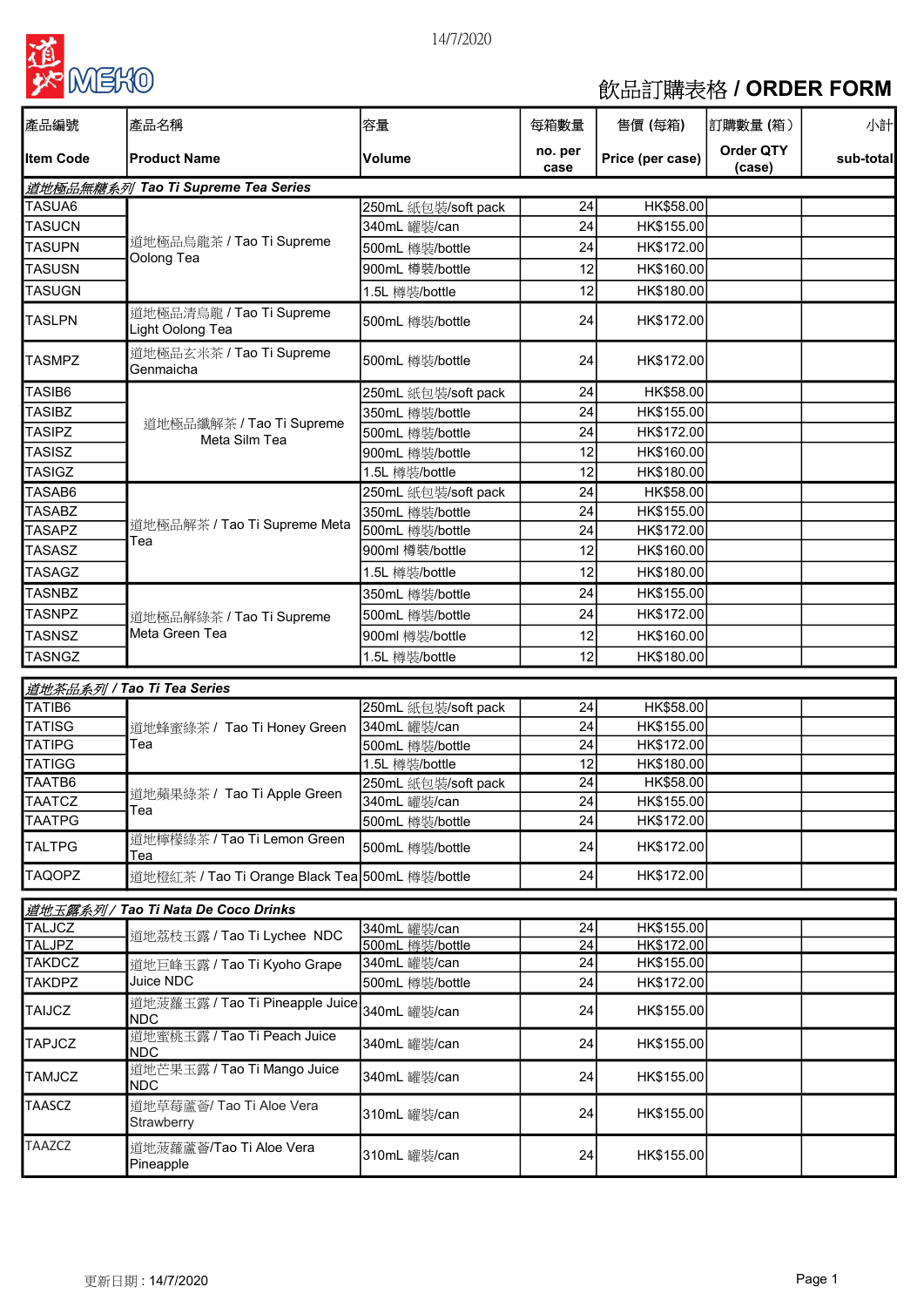

# 飲品訂購表格 / ORDER FORM

| 產品編號             | 產品名稱                                                        | 容量                  | 每箱數量            | 售價 (每箱)          | 訂購數量(箱)             | 小計        |
|------------------|-------------------------------------------------------------|---------------------|-----------------|------------------|---------------------|-----------|
| <b>Item Code</b> | <b>Product Name</b>                                         | Volume              | no. per<br>case | Price (per case) | Order QTY<br>(case) | sub-total |
|                  | 道地百果園系列 / Tao Ti Pak Gor Yuen Series                        |                     |                 |                  |                     |           |
| TAMLB6           |                                                             | 250mL 紙包裝/soft pack | 24              | HK\$58.00        |                     |           |
| <b>TAMLPZ</b>    | 道地百果園柑桔檸檬 / Tao Ti PGY                                      | 500mL 樽裝/bottle     | 24              | HK\$172.00       |                     |           |
| <b>TAMLGZ</b>    | Mandarin Lemon                                              | 1.5L 樽裝/bottle      | 12              | HK\$180.00       |                     |           |
| <b>TAGUFZ</b>    | 道地百果園香印提子味果汁 / Tao Ti<br>Grape Juice Drink (Muscat Flavour) | 430mL 樽裝/bottle     | 24              | HK\$172.00       |                     |           |
| TAJKB6           | 道地百果園巨峰提子 / Tao Ti PGY<br>Kyoho Grape                       | 250mL 紙包裝/soft pack | 24              | HK\$58.00        |                     |           |
| TALCB6           | 道地百果園荔枝 / Tao Ti PGY Lychee                                 | 250mL 紙包裝/soft pack | 24              | HK\$58.00        |                     |           |
| <b>TAKFPC</b>    | 道地巨峰之風味微碳酸 / Tao Ti Kyoho<br>Grape Flavour CSD              | 500mL 樽裝/bottle     | 24              | HK\$172.00       |                     |           |
| TAMEPC           | 道地芒果蜜桃微碳酸/ Tao Ti Mango<br>Peach CSD                        | 500mL 樽裝/bottle     | 24              | HK\$172.00       |                     |           |
| <b>TAIOPC</b>    | 道地菠蘿橙微碳酸 / Tao Ti Pineapple<br>Orange CSD                   | 500mL 樽裝/bottle     | 24              | HK\$172.00       |                     |           |
|                  | 道地台式茶飲系列 / Tao Ti Taiwan Style Series                       |                     |                 |                  |                     |           |
| <b>TAWHCZ</b>    | 道地台式冬瓜茶 / Tao Ti White Gourd<br>Drink                       | 340mL 罐裝 / can      | 24              | HK\$155.00       |                     |           |
| TAGBCZ           | 道地台式黑糖薑茶 / Tao Ti Ginger<br><b>Brown Sugar</b>              | 340mL 罐裝 / can      | 24              | HK\$155.00       |                     |           |
| <b>TAJLCZ</b>    | 道地台式翡翠檸檬綠茶 / Tao Ti Jade<br>Lemon Green Tea                 | 310mL 罐裝 / can      | 24              | HK\$155.00       |                     |           |
| <b>TAQACZ</b>    | 道地蘋果紅茶 / Tao Ti Apple Black<br>Tea                          | 310mL 罐裝 / can      | 24              | HK\$155.00       |                     |           |
| <b>TAQLCZ</b>    | 道地檸檬紅茶 / Tao Ti Lemon Black<br>Tea                          | 310mL 罐裝 / can      | 24              | HK\$155.00       |                     |           |
| <b>TAQYCZ</b>    | 道地荔枝紅茶 / Tao Ti Lychee Black<br>Tea                         | 310mL 罐裝 / can      | 24              | HK\$155.00       |                     |           |
| <b>TACHCZ</b>    | 道地菊花綠茶 / Tao Ti<br>Chrysanthemum Green Tea                  | 310mL 罐裝 / can      | 24              | HK\$155.00       |                     |           |
| <b>TAPOCZ</b>    | 道地蜜桃烏龍 / Tao Ti Peach Oolong<br>Tea                         | 310mL 罐裝 / can      | 24              | HK\$155.00       |                     |           |

| 巴侖氏 Balancy     |                                                    |                   |    |            |  |  |
|-----------------|----------------------------------------------------|-------------------|----|------------|--|--|
| <b>I</b> MEBHPZ | ■巴侖氏 清熱飲 / Balancy Herbal Cool   430mL 樽裝 / bottle |                   | 24 | HK\$188,00 |  |  |
| <b>I</b> MEBDPZ | 巴侖氏 清肝明目飲 / Balancy Herbal<br>Detox                | 430mL 樽裝 / bottle | 24 | HK\$188,00 |  |  |

### 美果純水 MEKO Pure Water

| <b>MEPEP7</b> | MEKO Pure Water<br>美果純 | 罐裝<br>l310mL<br>can         | 24 | HK\$108.00 |  |
|---------------|------------------------|-----------------------------|----|------------|--|
| <b>MEPECZ</b> |                        | - 樽裝/'<br>570mL<br>' bottle | 24 | HK\$86.00  |  |

| 美果100% 系列 MEKO100% Series |                           |                     |    |             |  |  |
|---------------------------|---------------------------|---------------------|----|-------------|--|--|
| <b>IMEPCCZ</b>            | 美果100%純椰青水 / MEKO 100%    | 310mL 罐裝 / can      | 24 | HK\$208.00I |  |  |
| <b>IMEPCLZ</b>            | <b>Pure Coconut Water</b> | 1L 旋蓋裝 / tetra pack | 12 | HK\$340.00  |  |  |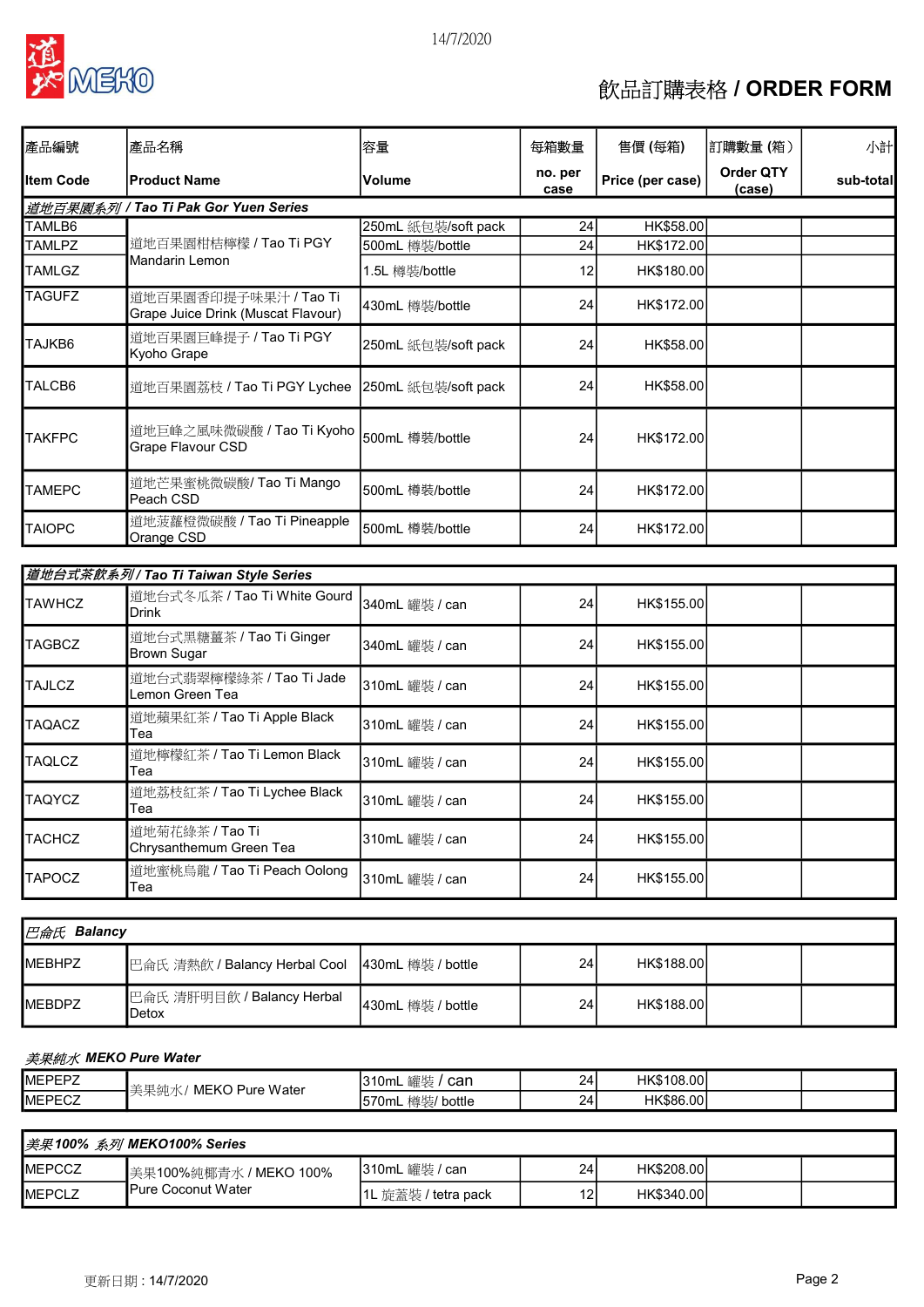

## 飲品訂購表格 / ORDER FORM

| 美果 Smiley 果茶系列 MEKO Smiley Tea Series |                           |                     |                 |            |  |  |
|---------------------------------------|---------------------------|---------------------|-----------------|------------|--|--|
| <b>MEPTBZ</b>                         | 美果蜜桃紅茶 / MEKO Peach Tea   | 430mL 樽裝 / bottle   | 24 <sub>1</sub> | HK\$170.00 |  |  |
| MEPTA6                                |                           | 250mL 紙包裝/soft pack | 24              | HK\$58.00  |  |  |
| <b>MEATBZ</b>                         | 美果蘋果紅茶 / MEKO Apple Tea   | 430mL 樽裝 / bottle   | 24 <sub>1</sub> | HK\$170.00 |  |  |
| MEATA6                                |                           | 250mL 紙包裝/soft pack | 24 <sub>1</sub> | HK\$58.00  |  |  |
| <b>MELBBZ</b>                         | 美果檸檬紅茶 / MEKO Lemon Tea   | 430mL 樽裝 / bottle   | 24 <sub>1</sub> | HK\$170.00 |  |  |
| MELBA6                                |                           | 250mL 紙包裝/soft pack | 24 <sub>1</sub> | HK\$58.00  |  |  |
| <b>IMEKCBZ</b>                        | 美果韓柚子紅茶 / MEKO Citron Tea | 430mL 樽裝 / bottle   | 24 <sub>1</sub> | HK\$170.00 |  |  |
|                                       |                           |                     |                 |            |  |  |

|                | 北川半衞兵商店 Kitagawahabee Syouten                |                   |                 |            |  |
|----------------|----------------------------------------------|-------------------|-----------------|------------|--|
| <b>TA3JPZ</b>  | 伝說日式綠茶/Legend Japanese<br><b>I</b> Green Tea | 430毫升 樽裝/ bottles | 24 <sub>1</sub> | HK\$170.00 |  |
| <b>ITA3HPZ</b> | ▌伝說焙茶/ Legend Hojicha                        | 430毫升 樽裝/ bottles | 24 <sub>1</sub> | HK\$170.00 |  |
| <b>TA3WPZ</b>  | 伝說白桃烏龍/ Legend White Peach<br>Oolong         | 430毫升 樽裝/ bottles | 24 <sub>1</sub> | HK\$170.00 |  |

總金額:

### 個人資料 / Personal Information

| 姓名/Name:                               | 聯絡電話/Phone :                   |
|----------------------------------------|--------------------------------|
| 送貨地址 /<br>Delivery<br>Address:         |                                |
| 送貨日期及時間<br>/ Delivery Date<br>& Time : | 訂購總金額/Total Order Amount HK\$: |

#### 訂購細則 / NOTE:

1. 訂單只可包含以上供訂購之產品。

Only the above are provided to order.

- 2. 如送貨地址為工商地區,訂購總金額必須多於港幣 \$800 元正;如送貨地址為住宅區或偏遠地區,訂購總金額必須多於港幣 \$1200 元正。 The order amount must be above HKD800 for delivering to industrial or commercial area while it must be above HKD1200 for delivering to residential or remote area.
- 3. 貨到請付現金(港幣),並請備輔幣,不設找贖。

Payment in cash only and in exact amount.

- 4. 請於送貨員離開前點清貨品,否則,本公司將不負責任何缺貨數量。
- Please check if there is any shortages or damages identified upon delivery.

5. 貨物出門, 恕不狠換。

#### Goods sold are not returnable.

6. 匯泉國際有限公司有權隨時更改貨品之售價,恕不另行通知。

Telford International Company Limited reserves the right to change the price without prior notice.

7. 暫未能提供半山或私人地段、離島 (除東涌)、石澳、赤柱、馬灣及銀礦灣地區送貨服務,敬請見諒。 (入圍村需預約日期)

Currently, we are not able to make delivery to the following areas: Mid-Levels, Shek O, Po Toi, Tung Lung Chau,

 Grass Island, Kat O, Tung Ping Chau, Mui Wo, Lamma Island, Peng Chau, Cheung Chau, Tai O, Lantau Island, Stanley and Ma Wan 8. 訂購貨品會於確認付款及落實送貨時間後安排送貨。

Order will be delivered after the confirmation of order and the delivery details.

9. 每層每箱貨加收\$15元

Extra delivery charge HK\$15.00 per carton per floor .